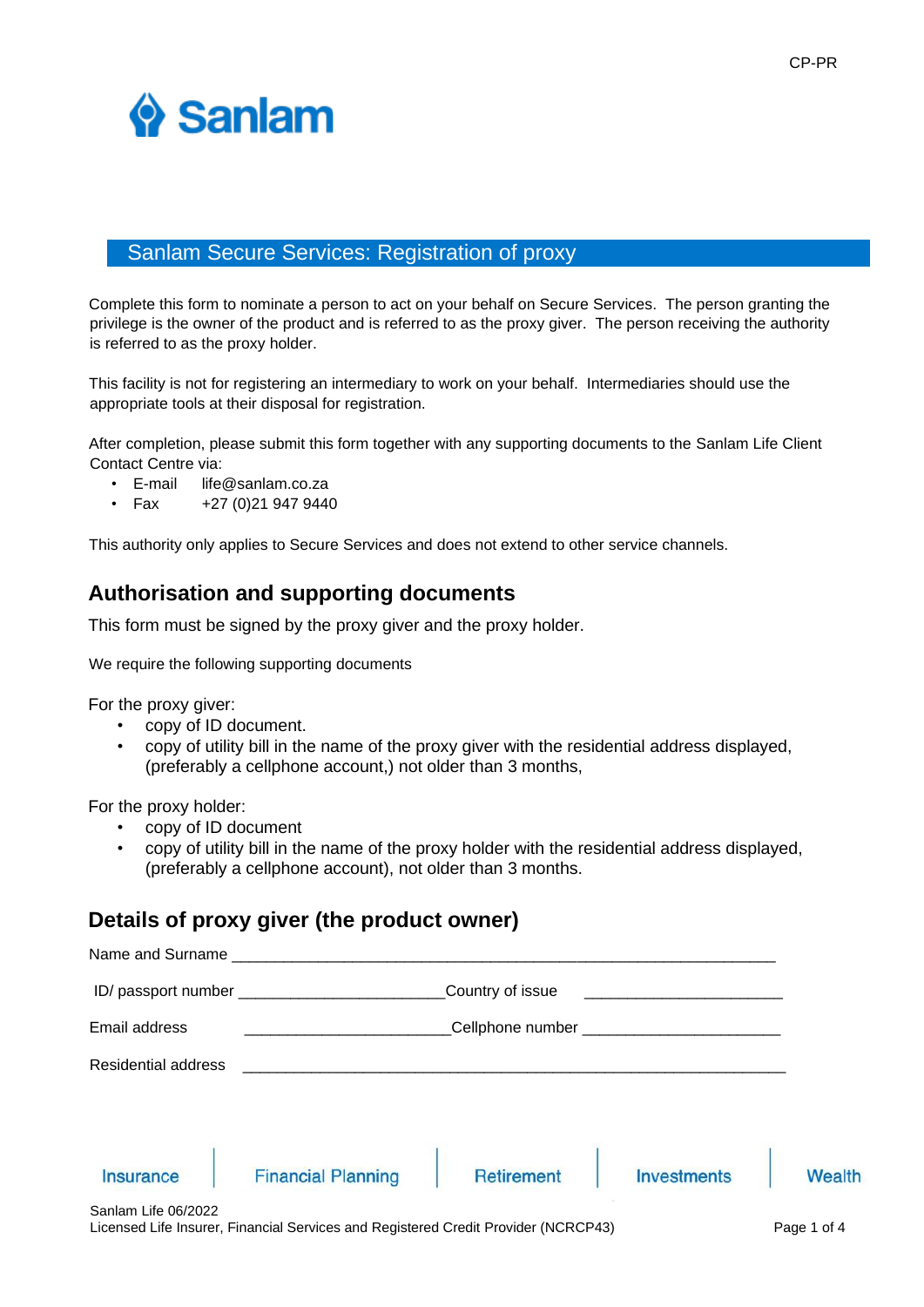# **Details of proxy holder**

|               | ID/ passport number ________________________________Country of issue _______________________________ |  |
|---------------|------------------------------------------------------------------------------------------------------|--|
| Email address |                                                                                                      |  |
|               |                                                                                                      |  |
|               |                                                                                                      |  |

# **Privileges for the proxy holder at each Sanlam business**

Please provide at least one product number per business. Although only one product number is provided, the proxy holder will be able to access all products for that business.

## Sanlam Private Wealth product number \_

#### **Privileges**

Level 1: View

#### **Glacier product number \_\_\_\_\_\_\_\_\_\_\_\_\_\_\_\_\_\_\_\_\_\_\_\_\_\_\_\_\_\_\_\_\_\_\_\_\_\_\_\_\_\_\_\_\_\_**

**Privileges** (please select one)



Level 1: View

Level 2: Includes level 1 PLUS switch/ rebalance funds



Level 3: Includes level 2 PLUS sell units

## **Sanlam Collective Investments product number \_\_\_\_\_\_\_\_\_\_\_\_\_\_\_\_\_\_\_\_\_\_\_\_\_\_**

## **Privileges** (please select one)



Level 1: View

Level 2: Includes level 1 PLUS transact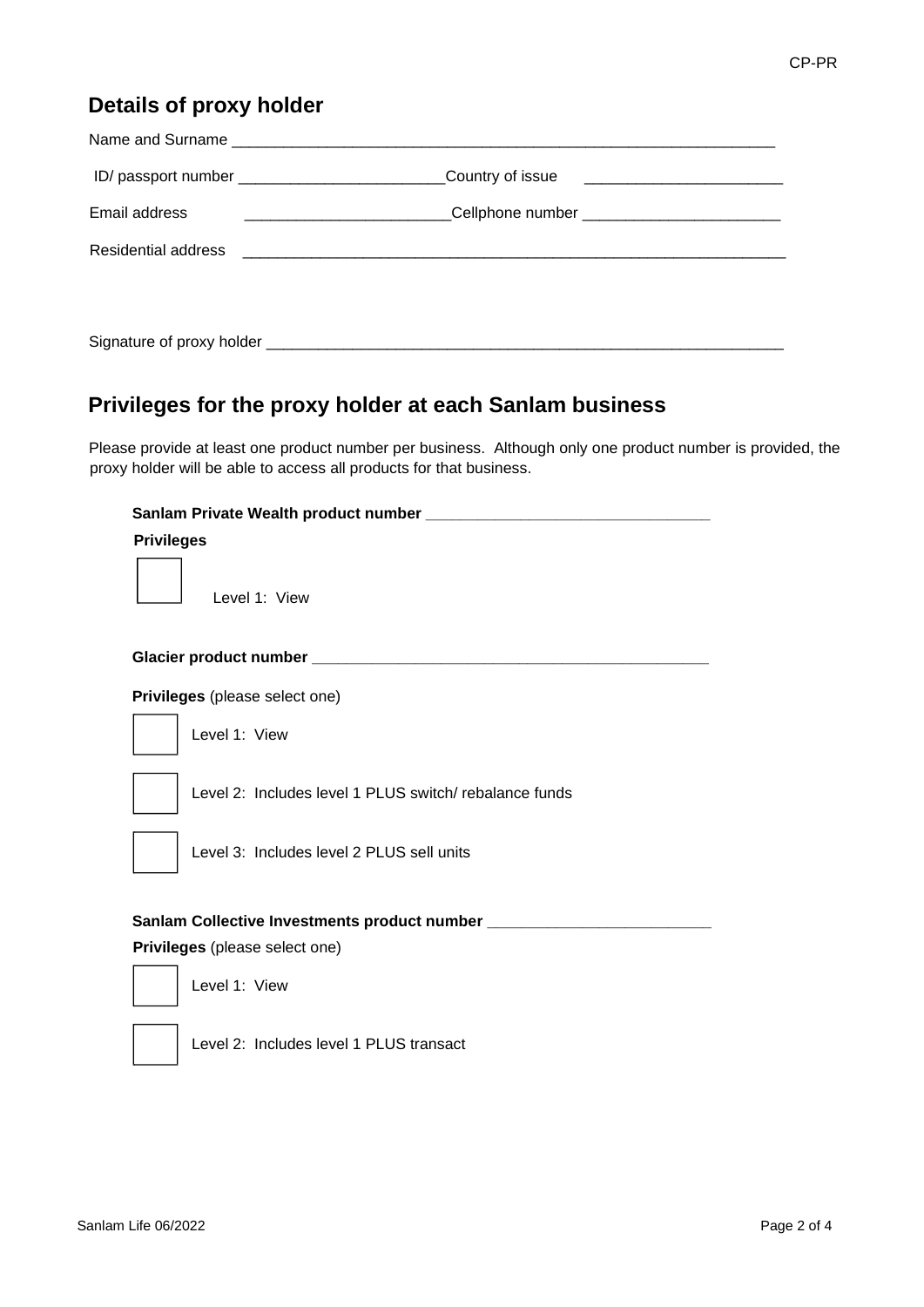## **Satrix product number \_\_\_\_\_\_\_\_\_\_\_\_\_\_\_\_\_\_\_\_\_\_\_\_\_\_\_\_\_\_\_**

#### **Privileges** (please select one)

Level 1: View



Level 2: Includes level 1 PLUS transact

#### **BIFM Unit Trusts product number \_\_\_\_\_\_\_\_\_\_\_\_\_\_\_\_\_\_\_\_\_\_\_\_\_\_\_\_\_\_\_**

#### **Privileges** (please select one)

Level 1: View



Level 2: Includes level 1 PLUS transact

### **Sanlam Individual Life product number \_\_\_\_\_\_\_\_\_\_\_\_\_\_\_\_\_\_\_\_\_\_\_\_\_\_\_\_\_\_\_\_\_**

## **Privileges**

Level 1: View

## **Sanlam SKY product number \_\_\_\_\_\_\_\_\_\_\_\_\_\_\_\_\_\_\_\_\_\_\_\_\_\_\_\_\_\_\_\_\_**

#### **Privileges**



Level 1: View

# **Granting of authority**

I confirm that I am the owner of the product(s) indicated in this form.

I approve the privileges requested in this form.

I indemnify Sanlam and/or any of its subsidiaries against any claims as a result of granting this authority.

Signature of proxy giver

\_\_\_\_\_\_\_\_\_\_\_\_\_\_\_\_\_\_\_\_\_\_\_\_\_\_\_